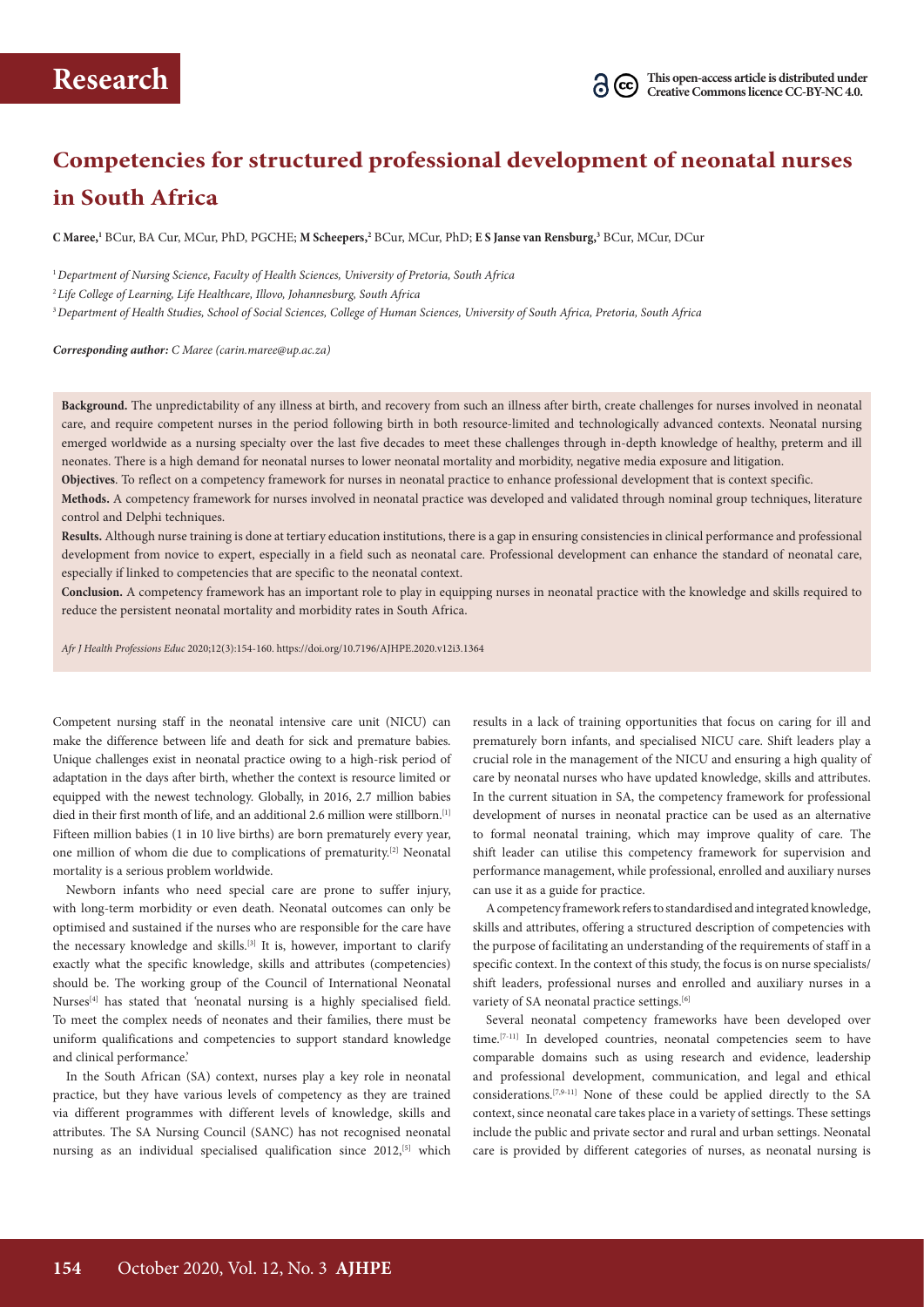# **Research**

no longer acknowledged as an individual specialised qualification by the SANC, but only as a component of midwifery and child nursing.<sup>[12]</sup>

The categories of nurses in neonatal practice are neonatal nurse specialists (trained between 2000 and 2012), nurses specialised in midwifery, critical care of child nursing, professional nurses acting as shift leaders (senior/ experienced professional nurses who take responsibility for decisions in neonatal practice) and professional nurses and enrolled nurses with a range of experience in neonatal care. Every category of nurses, enrolled or registered, has a scope of practice in SA.[13] All nurses are bound to apply their specific knowledge and skills to provide safe, competent and ethical care, [14] but there has not previously been a clear framework to inform what competencies each category of nurses should have in neonatal practice.

The competency framework developed in this study was, therefore, an attempt to clarify the needed competencies based on the generic competency framework of the SANC<sup>[15]</sup> that could be applied for professional development in neonatal practice.

Professional development can be defined as 'the continuous process of acquiring new knowledge and skills that relate to one's profession, job responsibilities, or work environment'.<sup>[16]</sup> The competency framework for the professional development of different categories of nurses in neonatal practice was based on Benner's<sup>[17]</sup> five stages of development to move from a novice to becoming an expert. Each individual nurse begins as a novice within his/her respective category when exposed to neonatal practice for the first time, and has the potential to move through the different levels towards expertise at his/her own pace, but not all will master all the levels.

Novice nurses are those beginners who have no experience of the situations in which they are supposed to perform. Rules are taught and applied generally in order to assist them with their performance. As they gain experience, they become advanced beginner nurses who can demonstrate marginally acceptable performance in real situations by applying formulated principles based on their experiences.<sup>[17]</sup>

Competent nurses develop when they observe their own actions in terms of the long-range goals they are consciously aware of, and formulate a plan based on abstract and analytical considerations of a problem. However, they do not have enough experience to recognise a situation in terms of an overall picture, or understand which aspects are most important. They become proficient nurses when they are able to observe or perceive a situation as a whole and not only in a separated part, and can identify when the normal does not realise and decide on appropriate actions. They become expert nurses when they have an immense background of knowledge and experience and can intuitively grasp a situation. They no longer rely on analysis to obtain an understanding of a situation before appropriate action is taken, and they work from a profound comprehension of the whole situation.[17] The higher the level of professional development of nurses, the higher the expectation is that they will be able to deliver high-quality competent care to a specialised group of patients in the NICU within their specific range of responsibilities. Only proficient and expert professional nurses should be responsible for shift leading.

The focus of this study was therefore to provide a framework for structuring professional development to achieve competency in the different categories of nurses involved in neonatal care. This article, however, only reports on the competency framework for nurse specialists/shift leaders in neonatal practice, while the others are available on request.

## **Methods**

A multi-method research design that applies two or more research methods in one project<sup>[18]</sup> was used in the study in the form of consensus research. The types of consensus research methods included the nominal group technique, the Delphi method<sup>[19]</sup> and a literature review in three phases. Ethical approval was obtained by the University of Pretorial Faculty of Health Sciences' Ethics Committee (ref. no. 93/2012).

#### **Phase 1**

In phase 1, consensus was reached on the competencies and their priorities needed by nurses in neonatal nursing practice. Seven nominal group discussions were held in SA in Gauteng, North West and Mpumalanga Provinces with registered nurses working in NICUs of private and public hospitals, 5 facilitated in the private sector and 2 in a public hospital setting. The number of participants varied between 4 and 7 members per nominal group, with a total of 32 participants to address the competencies of neonatal nurses.

#### **Phase 2**

During phase 2, a literature review was conducted on existing neonatal competency frameworks, and those included were the Royal College of Nursing (UK),<sup>[7]</sup> Rwandan Competency Framework,<sup>[8]</sup> Scottish Neonatal Nurses' Group,<sup>[9]</sup> Australian College of Neonatal Nurses<sup>[10]</sup> and the Pan-London Band 5 Competency Document.<sup>[11]</sup> Through a process of inductive and deductive reasoning, the competencies were formulated as an abridged list of competencies and verified by seven neonatal nursing experts through the Delphi technique.

#### **Phase 3**

In phase 3, competency frameworks for professional development of nurses in neonatal practice were further unpacked based on the findings from phase 2, and aligned with the SANC's competency framework<sup>[15]</sup> to make them applicable for the SA context. The competencies were verified with a literature control, and interpreted within Benner's levels from novice to expert,<sup>[20]</sup> so that the framework can be used for professional development in nursing practice. The competency framework of the neonatal specialists/ shift leaders was formulated first, and thereafter adjusted for the enrolled nurses and auxiliary nurses based on their respective scopes of practice. The competency frameworks were validated by an expert panel consisting of six experts in the field of neonatal nursing in the SA context, using the Delphi technique.

#### **Results**

Neonatal nurses serve a unique and vulnerable population for which they need specific competencies. The competencies are divided according to professional, ethical and legal practice; care provision and care management; and personal development and quality of care to be aligned with the SANC competency framework.<sup>[15]</sup> The competencies for the neonatal specialists/shift leaders as derived during the different phases of this study are illustrated in Tables 1, 2 and 3, and should be interpreted within Benner's framework<sup>[17,20]</sup> (last columns of tables) for self-evaluation or for performance management purposes.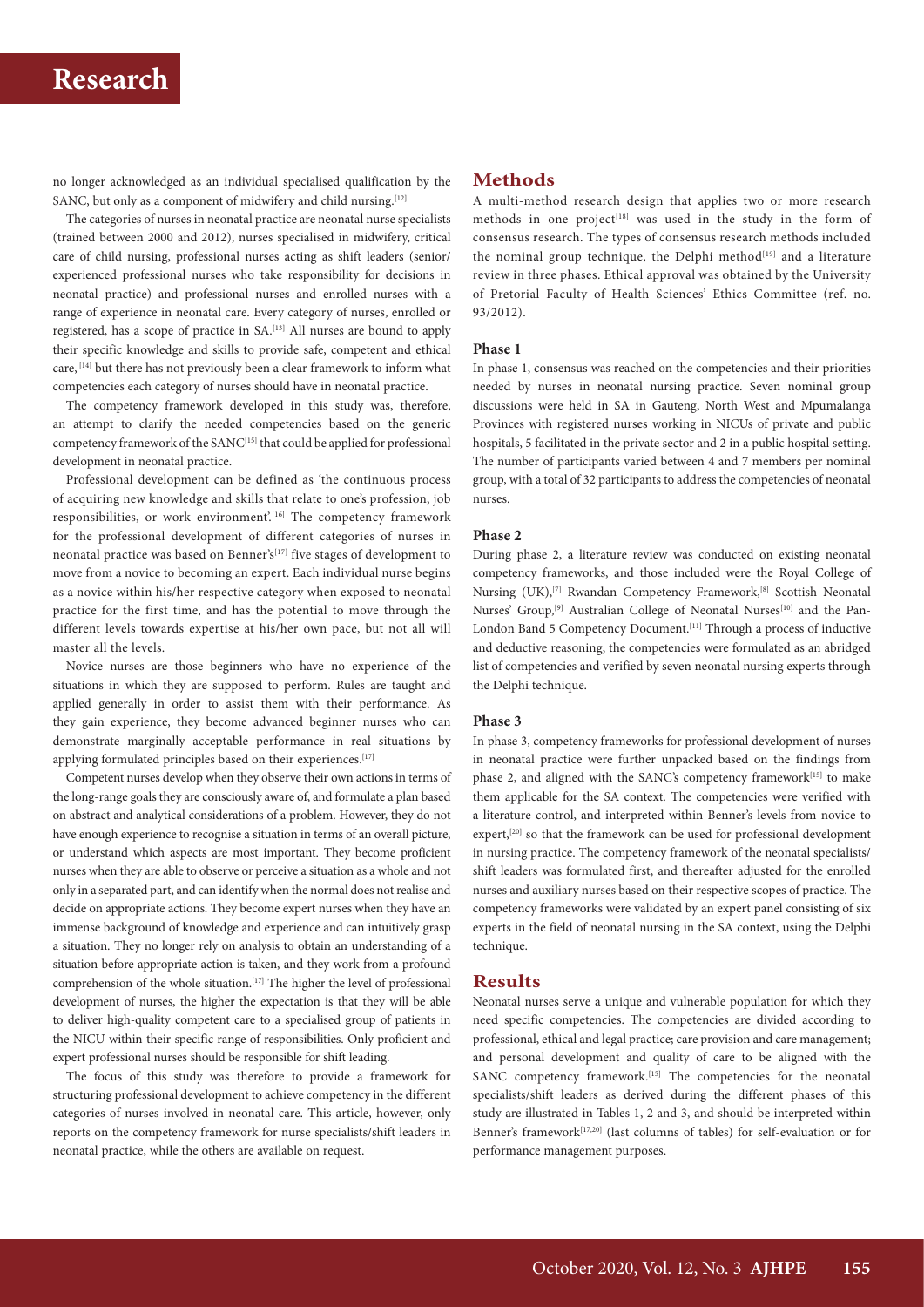#### **Table 1. Competencies of neonatal nurse specialists/shift leaders related to professional, ethical and legal practice**

|                                                                                         | Benner's levels of professional development (to be completed by user) |                          |  |                             |  |  |  |  |
|-----------------------------------------------------------------------------------------|-----------------------------------------------------------------------|--------------------------|--|-----------------------------|--|--|--|--|
| Competency                                                                              | <b>Novice</b>                                                         | <b>Advanced beginner</b> |  | Proficient Competent Expert |  |  |  |  |
| A1: Professional practice                                                               |                                                                       |                          |  |                             |  |  |  |  |
| Display professional autonomy, accountability and responsibility within scope           |                                                                       |                          |  |                             |  |  |  |  |
| of practice <sup>[13]</sup>                                                             |                                                                       |                          |  |                             |  |  |  |  |
| Practise reflectively and in evidence-based manner <sup>[21]</sup>                      |                                                                       |                          |  |                             |  |  |  |  |
| Act as a role model and leader <sup>[21]</sup>                                          |                                                                       |                          |  |                             |  |  |  |  |
| Function as part of, or co-ordinate, an interprofessional healthcare team $^{[22]}$     |                                                                       |                          |  |                             |  |  |  |  |
| A2: Ethical practice                                                                    |                                                                       |                          |  |                             |  |  |  |  |
| Adhere to ethical principles and bioethical decision-making in practice, and            |                                                                       |                          |  |                             |  |  |  |  |
| facilitate ethical awareness e.g. through presenting workshops <sup>[23]</sup>          |                                                                       |                          |  |                             |  |  |  |  |
| Protect human rights and advocate for neonates and their families <sup>[24]</sup>       |                                                                       |                          |  |                             |  |  |  |  |
| Facilitate sensitivity to cultural, religious, language, professional and technological |                                                                       |                          |  |                             |  |  |  |  |
| diversity in neonatal care <sup>[25]</sup>                                              |                                                                       |                          |  |                             |  |  |  |  |
| A3: Legal practice                                                                      |                                                                       |                          |  |                             |  |  |  |  |
| Ensure compliance with relevant acts, regulations, policies, guidelines, protocols      |                                                                       |                          |  |                             |  |  |  |  |
| and algorithms[13,21,23]                                                                |                                                                       |                          |  |                             |  |  |  |  |

#### **Professional, ethical and legal practice**

In the SANC competency framework,<sup>[15]</sup> accountability and the responsibility for one's own judgement, outcomes of care and continued competence according to legislation is noted, and ethical practice is described in terms of the nurses' code of conduct, ethical decision-making, advocacy and professional integrity. The related competencies in neonatal nursing practice are captured in Table 1.

Neonatal specialists/shift leaders should be able to display professional autonomy, accountability and responsibility within their scope of practice.<sup>[13]</sup> They need to practise reflectively and in an evidence-based manner, while they act as a role model and leader in neonatal practice.<sup>[21]</sup> They are also expected to function as part of, or to co-ordinate, an interprofessional healthcare team in the NICU to the benefit of patients and families.<sup>[22]</sup>

A crucial requirement for neonatal specialists/shift leaders is adherence to ethical principles, bioethical decision-making in practice, and facilitation of ethical awareness.[23] They have the responsibility to protect human rights and to advocate for neonates and their families<sup>[24]</sup> and facilitate sensitivity to cultural, religious, language, professional and technological diversity in neonatal care.<sup>[25]</sup>

In terms of legal practice, they need to ensure compliance with relevant acts, regulations, policies, guidelines, protocols and algorithms.<sup>[13,21,23]</sup>

#### **Care provision and care management**

Care provision and care management refers to the underpinning of the provision of care including health promotion, assessment, diagnosis, planning and implementation, evaluation, recording and information management, and therapeutic communication and relationships.[10] The related competencies for neonatal specialists/shift leaders are captured in Table 2.

In terms of health promotion, neonatal nurse specialists/shift leaders should be able to create awareness, and provide care and health education. They need to understand the continuum of care and the need to advocate for improved family planning, maternal health, antenatal and intrapartum care in order to improve neonatal outcomes.[26] This implies the application of the Essential Care of Every Baby<sup>[27]</sup> guidelines for neonates with common illnesses, prevention of disability of very preterm and critically ill neonates, hygiene and infection prevention,[29] developmental care (including skin-toskin care),<sup>[28]</sup> exclusive breastfeeding<sup>[31]</sup> and immunisation.<sup>[32]</sup>

The core of their responsibilities lies with assessment, diagnosis, planning and implementation of care of preterm, very preterm, ill and critically ill neonates. To be competent, they need to have specific prior knowledge, be able to assess, diagnose, plan and implement neonatal care, be skillful in resuscitation and transport of neonates and demonstrate technical competence in the NICU.[33-37]

The prior knowledge that they should possess should enable competency in neonatal care related to: the principles and application of the nursing process in neonatal practice, and creating a safe, secure and therapeutic environment for these neonates; fetal and neonatal development, anatomy, physiology, pathophysiology and genetic disorders affecting neonates; the principles and application of neonatal pharmacology and medication management; and the principles and application of developmental care, including the 'golden hour', skin-to-skin care, kangaroo care and facilitation of bonding and attachment.[33-37]

They should be able to assess and diagnose conditions related to the different systems of any neonate using history taking, physical assessment, vital data assessment and diagnostic investigations,[33-37] including but not limited to aspects mentioned in Table 2. They are required to conduct basic and advanced resuscitation of neonates.[35]

Neonatal nurse specialists/shift leaders are expected to plan and implement care of the preterm, very preterm, ill and critically ill neonate by means of application of the principles of Essential Care of Small Babies,<sup>[35]</sup> advanced medical and surgical neonatal nursing care, palliative care and medication management. The application is related to the respiratory, cardiovascular, neurological, endocrine, musculoskeletal, genitourinary, gastrointestinal, haematological and integumentary systems, eyes, ears, pain and complex multi-organ disorders.<sup>[33-37]</sup> Related aspects to each of these are included in but not limited to those indicated in Table 2.

They should be skilful in transport of the preterm, very preterm, ill and critically ill neonates (including skin-to-skin transport) internally in institutions, or by means of ambulance or being airlifted.<sup>[38]</sup> Furthermore,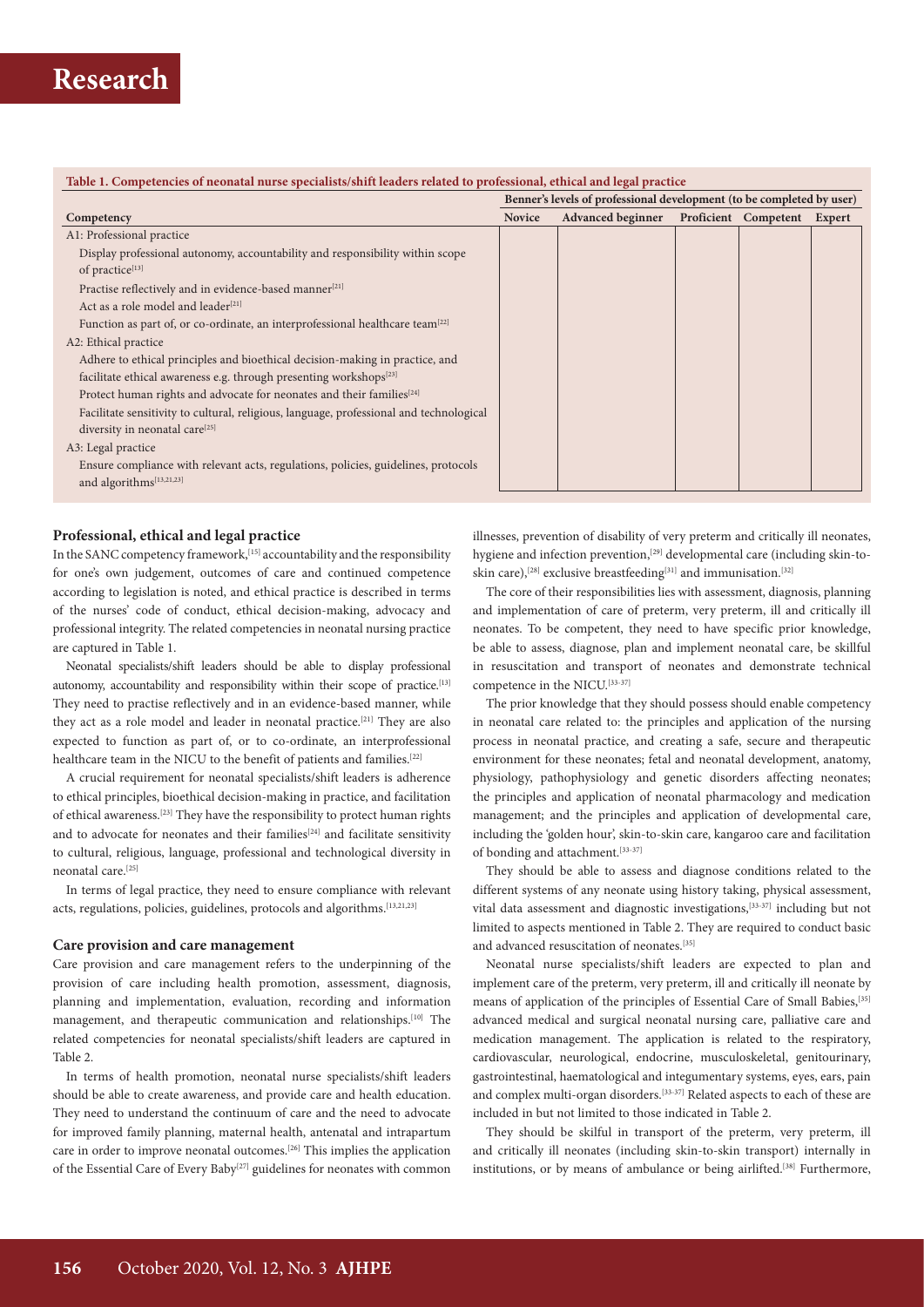# **Research**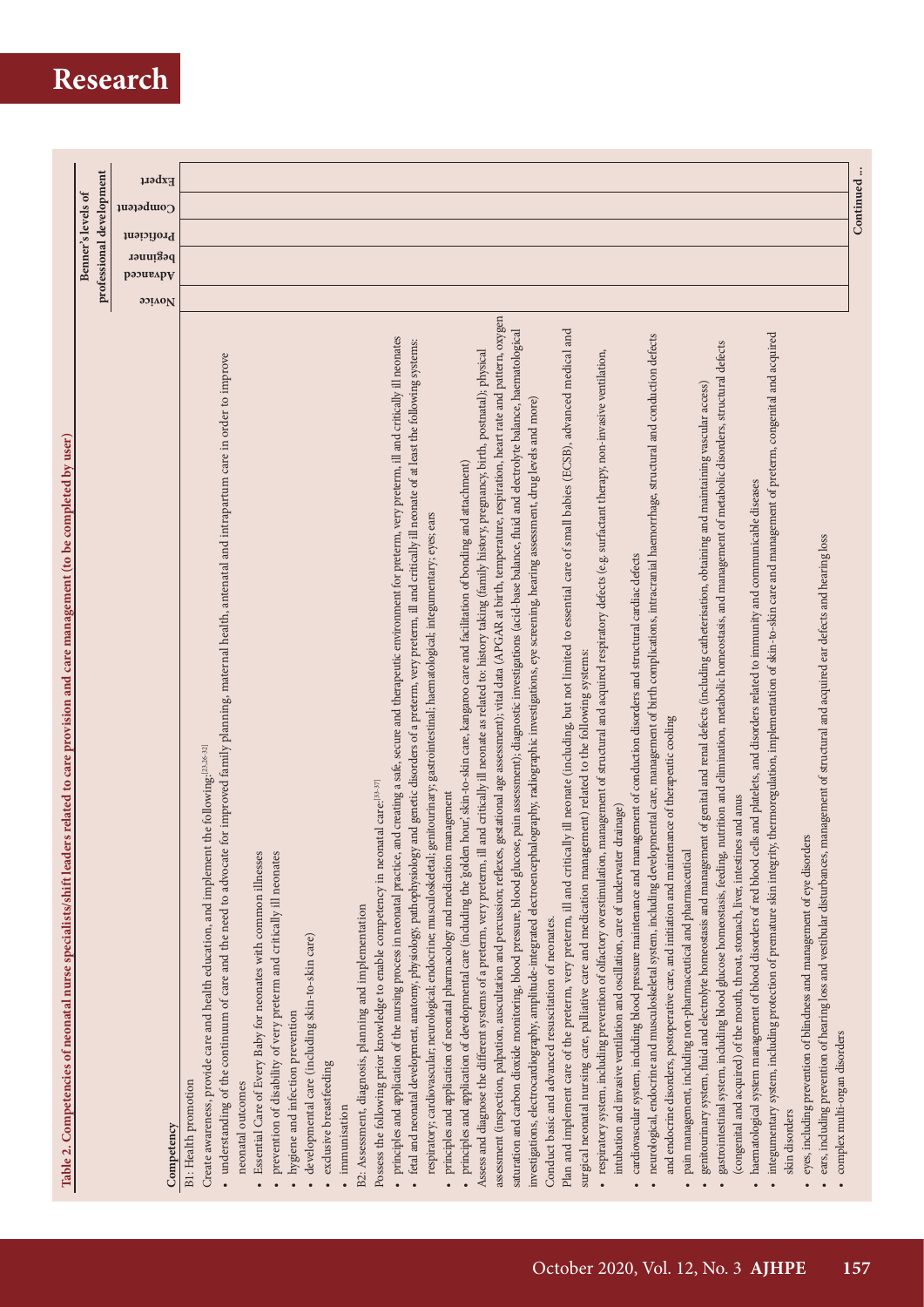# **Research**



they are expected to have technical competence in the NICU, and give input into the development of specifications, and evaluation of equipment and consumables.<sup>[39]</sup>

The expected competence of neonatal nurse specialists/shift leaders stretches further to evaluation, recording and information management, as they must be able to develop, obtain, maintain, store and audit nursing care documents and digital information, records of investigations and treatment, personal information, administrative processes and human resource and systems management.<sup>[40]</sup>

They also should maintain therapeutic communication and relationships, as they need to take the lead with implementation of family-centred/family-integrated neonatal care, alternative and transcultural care, as well as interprofessional teamwork.[41]

## **Personal development and quality of care**

Lifelong learning enhances personal development. Neonatal specialists/shift leaders should adopt the culture of continuous learning to ensure that their competencies are updated and relevant.<sup>[46]</sup> Specialised knowledge and skills is a requirement to ensure safe caring practices for neonates.[42-44] The quality of care as reflected in neonatal mortality and morbidity can be enhanced by the design and implementation of quality improvement processes. Evidence-based practice ensures that research is translated into practice to enhance the quality of neonatal care.<sup>[43,44]</sup> The management of human and material resources and staff development forms additional aspects of quality improvement, as indicated in Table 3.

The competencies for the neonatal nurse/ shift leader are addressed in the discussion of the results, and indicated in Tables 1 - 3. The competencies for professional, enrolled and auxiliary nurses were derived from these, and adjusted according to their respective scopes of practice.[46] The detailed competency frameworks for these categories are available on request.

## **Discussion**

Neonates are vulnerable at birth and during the days following birth.<sup>[47,48]</sup> Some neonates need to be hospitalised owing to illness and/or prematurity, and they need competent staff to take care of them.<sup>[23]</sup> Unfortunately, inadequate care of these neonates and a lack of competent neonatal nurses pose a risk to quality and competent care for neonates.<sup>[47]</sup>

One option to improve the competency of staff working in neonatal practice is to focus on the professional development and performance management of individuals. The purpose of this study was to develop a competency framework that could be used as a tool to structure professional development and performance management of the different categories of nurse working in neonatal practice. Professional development implies advancement from one level to the next, from novice to expert, [17,20] to meet the expected competencies. It is furthermore vital that nurses work within their scope of practice to ensure competent and quality care.[47] In the SA context, the scope of practice of the different categories of nurse is prescribed by the SANC.<sup>[46]</sup>

With the expected competencies recognised, individual plans can be developed for professional development, and nurses can be acknowledged by suitable rewards and recognition, or merely by acknowledgement in work performance reviews. The potential value thereof is described by Half<sup>[49]</sup> as a win for the entire team. One can increase the collective knowledge of the team by investing in the staff; as they become more effective, they become more confident and happier, and their job satisfaction also increases. The company becomes more appealing as an employer of choice, which, in turn, strengthens the staff retention strategy.<sup>[49]</sup>

The specific competencies needed in the NICU that can be strengthened through a competency framework and professional development include those related to professional, ethical and legal practice to enhance accountability and responsibility.[13,21-25] Competencies should be established for the provision of care of preterm, very preterm, ill and critically ill neonates. Competencies are based on health promotion, assessment, diagnosing, planning, implementation, evaluation, recording and information management, therapeutic communication and interprofessional teamwork.[23,26-41]

Personal and professional development and performance management might contribute to lifelong learning, which, in turn, is expected to lead to continuous improvement of competency and work satisfaction.<sup>[49]</sup> Furthermore, using a competency framework for professional development and performance management is expected to limit or reduce instances of injury to neonatal patients, and improve the outcomes for neonates and their families.[50]

The competency framework enhances practice by providing clear guidance on what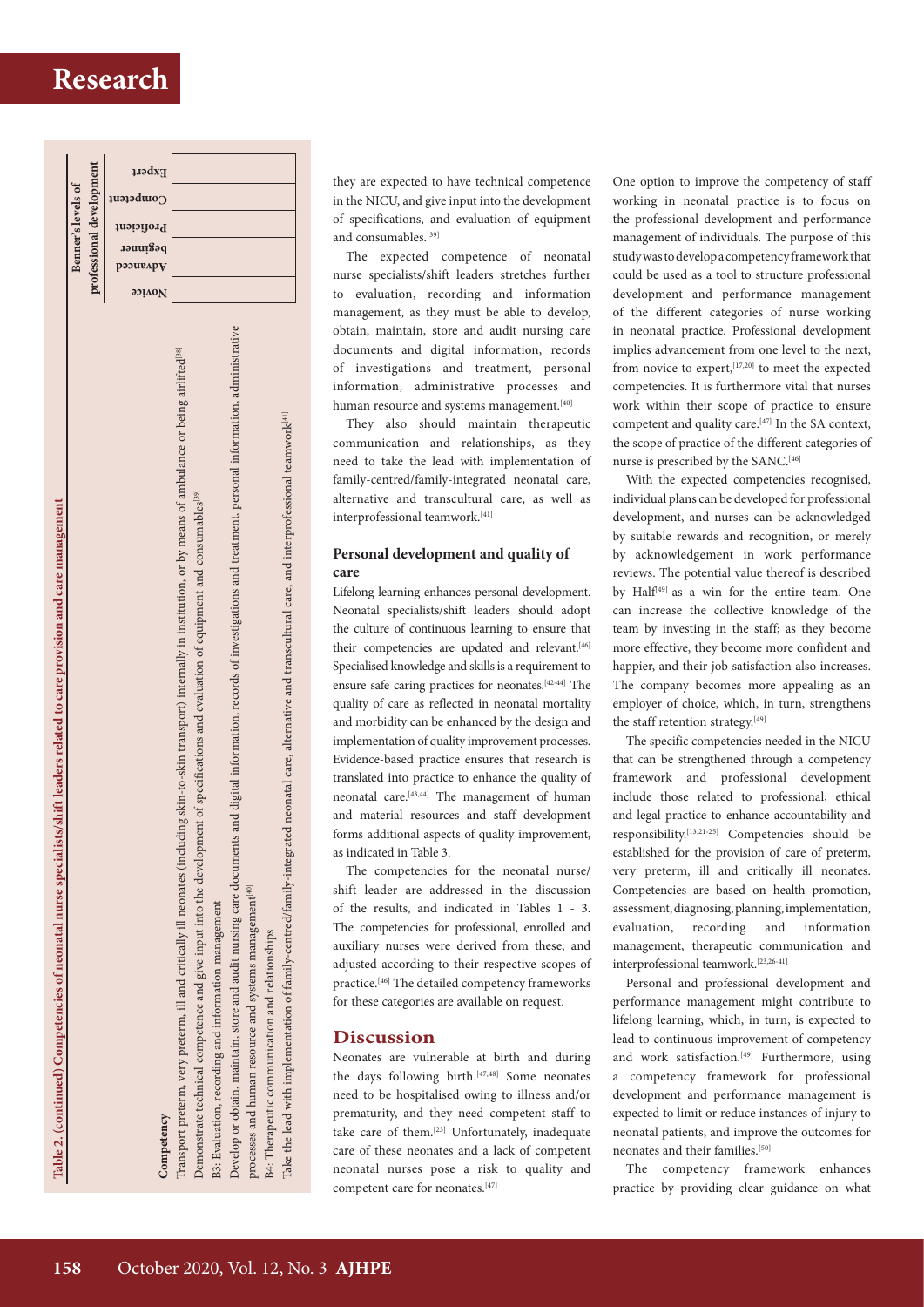#### **Table 3. Competencies of neonatal nurse specialists/shift leaders related to personal development and quality of care**

**Benner's levels of professional development (to be completed by user)**

|                                                                                        |               | Advanced |                             |  |
|----------------------------------------------------------------------------------------|---------------|----------|-----------------------------|--|
| Competency                                                                             | <b>Novice</b> | beginner | Proficient Competent Expert |  |
| C1: Quality improvement                                                                |               |          |                             |  |
| Assess, plan, implement and evaluate quality improvement processes and initiatives     |               |          |                             |  |
| to address neonatal mortality and morbidity[42]                                        |               |          |                             |  |
| Translate research findings into practice to contribute to setting standards and       |               |          |                             |  |
| development of best practice guidelines and policies <sup>[43,44]</sup>                |               |          |                             |  |
| Manage human and material resources, including but not limited to budget,              |               |          |                             |  |
| equipment, staffing, environment and service delivery[42]                              |               |          |                             |  |
| Contribute to staff development and nursing practice through education <sup>[44]</sup> |               |          |                             |  |
| C <sub>2</sub> : Continuing personal development                                       |               |          |                             |  |
| Engage in a culture of lifelong learning and continuous professional development       |               |          |                             |  |
| and active involvement in a professional association <sup>[45]</sup>                   |               |          |                             |  |
|                                                                                        |               |          |                             |  |

is expected of the nurse in neonatal practice. Education can be improved through professional development and in-service training of neonatal nurses according to the expected competencies. It is recommended that additional research be conducted on the implementation of the competency framework and the effect thereof on neonatal mortality and morbidity, and its contribution to the third sustainable development goal.<sup>[26]</sup>

#### **Study limitations**

The competency framework is developed for the SA context, but needs to be exposed to more participants for input before it can be generalised and adapted for other countries.

## **Conclusion**

In order to deal with the vulnerability of neonates in the days following birth, the inadequate care of these neonates and the lack of competent neonatal nurses, a competency framework was developed. The competency framework is an attempt to assist with the challenges that pose a risk to quality and competent care of neonates, and provides a guide for training, supervision, delegation and performance management in the NICU.

**Declaration.** This study was completed as a requirement for a PhD qualification. **Acknowledgments.** The authors would like to thank SANTRUST for the funding received for the PhD study.

**Author contributions.** Planning of the document: MS with input from CM and EJvR. Data collection and analysis: MS under supervision of CM and EJvR. Manuscript writing: MS, CM and EJvR. Critical revisions for important intellectual content: MS, CM and EJvR.

**Funding.** This research received a funding grant from SANTRUST. **Conflicts of interest.** None.

- 1. Liu L, Oza S, Hogan D, et al. Global, regional, and national causes of under-5 mortality in 2000-15: An updated systematic analysis with implications for the Sustainable Development Goals. Lancet 2016;388(10063):3027- 3035. [https://doi.org/10.1016/s0140-6736\(16\)31593-8](https://doi.org/10.1016/s0140-6736(16)31593-8)
- 2. Chopra M, Daviaud E, Pattinson R, et al. Saving the lives of South Africa's mothers, babies, and children: Can the health system deliver? Lancet 2009;374(9692):835-846. [https://doi.org/10.1016/s0140-6736\(09\)61123-5](https://doi.org/10.1016/s0140-6736(09)61123-5)
- 3. Rhoda N, Kauchali S, Velaphi S, Gebhardt SGS, Barron P. Reducing neonatal deaths in South Africa: Progress and challenges. S Afr Med J 2018;108(3a):S9-S16. <https://doi.org/10.7196/SAMJ.2017.v108i3b.12804>
- 4. Council of International Neonatal Nurses. Position papers. COINN, 2020. [http://coinnurses.org/wp-content/](http://coinnurses.org/wp-content/uploads/2013/06/COINN-pos-paper.pdf) [uploads/2013/06/COINN-pos-paper.pdf](http://coinnurses.org/wp-content/uploads/2013/06/COINN-pos-paper.pdf) (accessed 3 March 2020).
- 5. South African Nursing Council. Professional practice for nurses and midwives. Pretoria: SANC, 2020. [https://](https://www.sanc.co.za/professional_practice.htm) w.sanc.co.za/professional\_practice.htm (accessed 3 March 2020).
- 6. Scheepers M. Development of a competency framework for the professional development of different categories of nurses in neonatal practice. PhD thesis. Pretoria: University of Pretoria, 2020.
- 7. Royal College of Nursing. Competence, education and careers in neonatal nursing: RCN guidance. London: Royal College of Nursing, 2011. <https://www.rcn.org.uk/professional-development/publications/pub-004641> (accessed 12 November 2019).
- 8. Ntigurirwa P, Mellor K, Langer D, et al. A health partnership to reduce neonatal mortality in four hospitals in Rwanda. Globalization Health 2017:13(28). [https://doi.org/](https://doi.org/10.1186/s12992-017-0252-6)10.1186/s12992-017-0252-6.
- 9. Scottish Neonatal Nurses' Group. The Competency Framework and Core Clinical Skills for Neonatal Nurses. s/datafiles/Career%20Framework%20for%20Neonatal%20 [Support%20Workers.pdf](http://www.snng.org.uk/publications/datafiles/Career Framework for Neonatal Support Workers.pdf) (accessed 12 November 2019).
- 10. Australian College of Neonatal Nurses. Competency standards for neonatal nurses. ACNN, 2012. [http://www.](http://www.acnn.org.au/resources/australian-standards-for-neonatal-nurses/ACNN-Standards-for-Neonatal-Nurses-2012.pdf) [acnn.org.au/resources/australian-standards-for-neonatal-nurses/ACNN-Standards-for-Neonatal-Nurses-2012.](http://www.acnn.org.au/resources/australian-standards-for-neonatal-nurses/ACNN-Standards-for-Neonatal-Nurses-2012.pdf) [pdf](http://www.acnn.org.au/resources/australian-standards-for-neonatal-nurses/ACNN-Standards-for-Neonatal-Nurses-2012.pdf) (accessed 8 November 2019).
- 11. London Neonatal Network. Pan-London band 5 competency document. London: London Neonatal Network,<br>2014. http://www.londonneonatalnetwork.org.uk/wp-content/uploads/2015/07/Pan-London-Neonatal-ODN-<br>Band-5-neonatal-compete
- 12. South Africa. Guidelines for maternity care in South Africa. A manual for clinics, community centres and district hospitals. 4th ed. Pretoria: National Department of Health, 2015. [https://www.medbox.org/countries/guidelines](https://www.medbox.org/countries/guidelines-for-maternity-care-in-south-africa/preview)[for-maternity-care-in-south-africa/preview](https://www.medbox.org/countries/guidelines-for-maternity-care-in-south-africa/preview) (accessed 3 March 2020).
- 13. Geyer N. A new approach to professional practice. Claremont: Juta, 2013:43. 14. South Africa. Nursing Act No. 33 of 2005.
- 
- 15. South African Nursing Council. Generic competency framework for advanced practitioners. Pretoria: Government Printers, 2014
- 16. Oyetunde MO, Oluwafunke KI. Professional development and career pathway in nursing. Int J Sci 2015;4(6):92-104.<br>17. Benner P. From novice to expert excellence and power in clinical nursing practice. California: Add Publishing Company, 1984:13.
- 18. Cooper SJ, Kinsman L, Chung C, et al. The impact of web-based and face-to-face simulation on patient deterioration and patient safety: Protocol for a multi-site multi-method design. BMC Health Services Res 2016;16(1).<https://doi.org/10.1186/s12913-016-1683-0>
- 19. Botma Y, Greef M, Mulaudzi M, et al. Research in Health Sciences. Cape Town: Heinemann Pearson Education, 2010:251-254.
- 20. Benner P. From Novice to Expert Excellence and Power in Clinical Nursing Practice. Commemorative Edition. California: Addison-Wesley Publishing Company, 2001:307.
- 21. Turrill S. The education of UK specialised neonatal nurses: Reviewing the rationale for creating a standard competency framework. Nurse Educ Practice 2014;14(5):504-511. [https://doi.org/10.1016/j.](https://doi.org/10.1016/j.nepr.2014.07.001) [nepr.2014.07.001](https://doi.org/10.1016/j.nepr.2014.07.001)
- 22. Kenner C, Reinarz S. Interprofessional teamwork and neonatal patient safety: A nursing perspective. Neo Rev 2013;14(10)e480-e482.<https://doi.org/10.1542/neo.14-10-e480>
- 23. Pattinson RC. Safety versus accessibility in maternal and perinatal care. S Afr Med J 2015;105(4):261-265. [https://](https://doi.org/10.7196/samj.9182) [doi.org/10.7196/samj.9182](https://doi.org/10.7196/samj.9182)
- 24. Spence K. Ethical advocacy based on caring: A model for neonatal and paediatric nurses. J Paediatrics Child Health 2011;47:642-645. <https://doi.org/10.1111/j.1440-1754.2011.02178.x>
- 25. Callister L. Culturally competent care of women and newborns: Knowledge, attitude, and skills. J Obstet Gynecol Neonatal Nursing 2006;30(2):209-215. https://doi.org/10.1111/j.1552-6909.2001.tb01537.
- 26. World Health Organization. World health statistics 2018. Monitoring health for the SDGs, sustainable development goals. Geneva: WHO, 2018.
- 27. Esamai F, Lockyer J, Bose C, et al. Evaluation of an educational program for essential newborn care in resource<br>limited settings: Essential care for every baby. BMC Pediatrics 2015;15(1):1–11. https://doi.org/10.1186/s [015-0382-z](https://www.researchgate.net/deref/http%3A%2F%2Fdx.doi.org%2F10.1111%2Fj.1552-6909.2001.tb01537.x?_sg%5B0%5D=UjngLIG86ax_JDxmh0kafLU-jwvcmwp9VQVnRHt4IuN3PweekJhHQCZPxQaDf3CkL8DXt6tuwIk3yoGb3R29FLPkdg.d00o-yrNbCM35l7bRvkMHcdcLpxLSABCLG-SaIyqbnArd892OcN8ux788F07qS0ve0HU1aPvyXtD-1CoZyJaIA)
- 28. Burke S. Systematic review of developmental care interventions in the neonatal intensive care unit since 2006. J Child Health Care 2018;22(2):269-286. [https://doi.org/10.1177/1367493517753085](https://doi.org/10.1177/1367493517753085.) 29. Sharma G, Zaka N, Hailegebriel T. Infection prevention control at neonatal intensive care units. UNICEF, 2018.
- <https://www.healthynewbornnetwork.org/resource/infection-prevention-and-control-at-nicu/> (accessed 8 Novem ber 2019).
- 30. Baley J. Committee on fetus and newborn. Skin-to-skin care for term and preterm infants in the neonatal ICU from the American Academy of Pediatrics: Clinical Report. Pediatrics 2015;136(3):596-599.
- 31. Kramer MS, Kakuma R. Optimal duration of exclusive breastfeeding. Cochrane Database of Systematic Reviews 2012;8.<https://doi.org/10.1002/14651858.CD003517.pub2> 32. World Health Organization. Immunization. <https://www.who.int/topics/immunization/en/> (accessed 8 November
- 2019). 33. Gardner SL, Carter BS, Hines ME, et al., (editors). Merenstein and Gardner's Handbook of Neonatal Intensive
- Care. 8th ed. St. Louis, Missouri: Elsevier, 2016. 34. Verklan MT, Walden M, eds. Core Curriculum for Neonatal Intensive Care Nursing. 5th ed. Pennsylvania: WB Saunders, 2015.